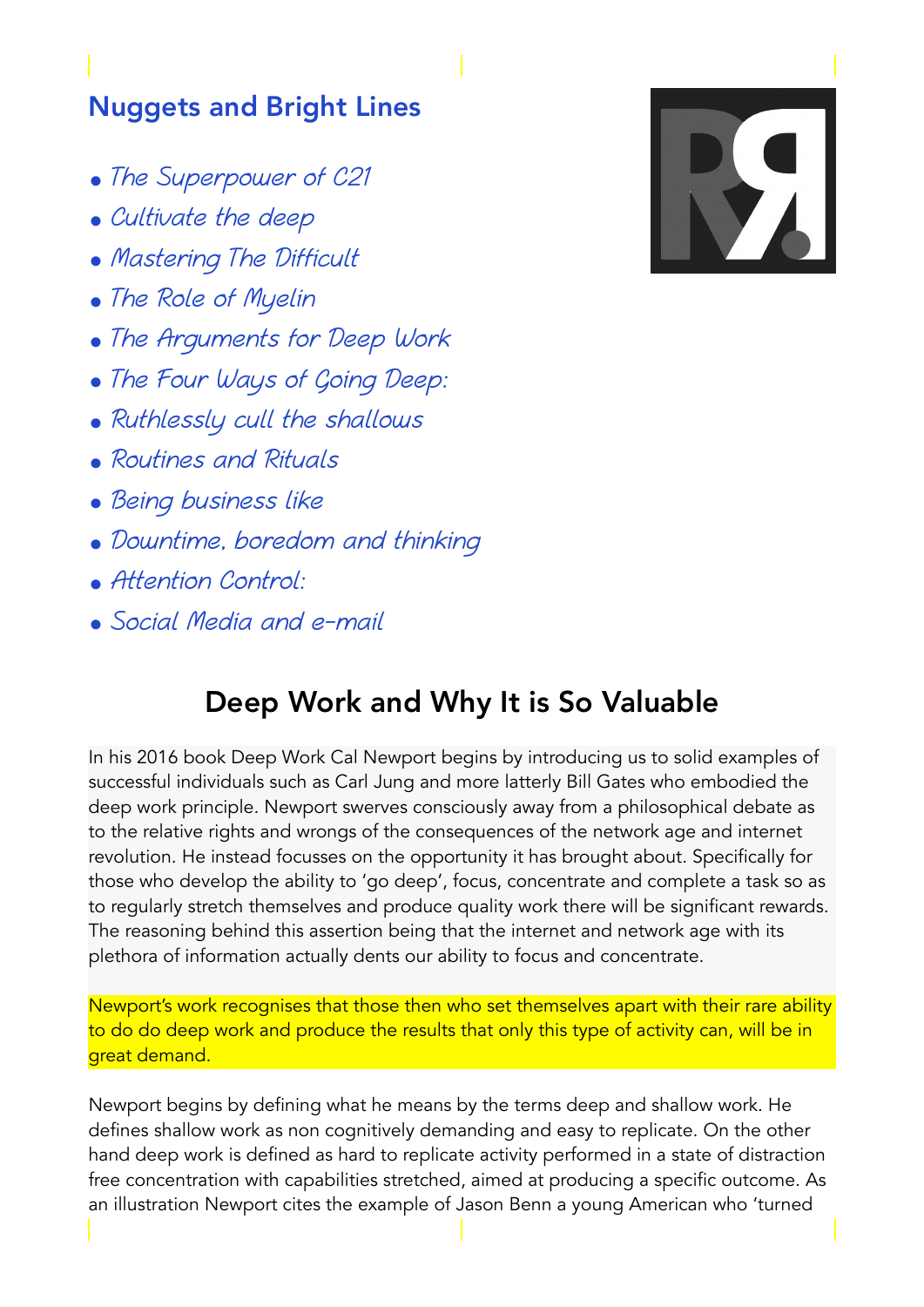his life around' from an alleged ninety eight percent time web surfer to a top earning programmer as a result of a u turn from distraction to focus. It is a great story and well worth reading. It may uncomfortably resonate.

Deep work has been called the superpower of the twenty first century. No mediocre claim. If it is true or indeed even a contender for the title, it is surely worth a depth of investigation. Newport emphasises how the financial and professional benefits of his deep work philosophy and practice are accompanied by other advantages brought about by the honed ability to focus. Is this really an acre of diamonds or 'a golden buddha? I have a strong inclination it may well be. So here's to, as he puts it, an investigation into the benefits of 'a ruthless culling of the shallows' and 'an intense cultivation of the deep'.

What drives us to do deep work is often the thing that 'owns us', the thing that wont let us go, that drives us and is our profession or passion. Who knows why the man or woman is obsessed to give up almost everything whilst chasing the answer to a scientific problem, breaking a hidden code or mastering a particular game? In the current age, Newport states, those who will benefit are those who do two things. One, use deep work to embrace and utilise advancing technologies in contrast to continuing to do things the 'old way.' This is akin to using a high powered mechanical digger instead of a shovel and pick or using a computer to calculate instead of hand written calculus. Two, use deep work to be the best in their field. The age of the internet and advanced communication means that most markets are global and consumers can take their pick in many instances from amongst across the world. Commodities are accessed seamlessly in an economically advantageous way. This availability of goods and services increases competition and necessitates a service provider having to rank highly in their field as consumers can easily choose from a vast array of suppliers. Being amongst the best at what you do is seemingly now much more important.

Newport says that the two vital attributes of thriving in this modern world economy are the ability to master hard things and the ability to produce quality at speed. He emphatically describes how we are fooled into believing that proficiency in using widely available modern technologies like ipads and iphones is accepted as a sufficient skill level to be a considered proficient. To the industry professionals such things are not considered as serious tools but are modern consumer products that allow modest tinkering and mediocrity when considered in light of serious value creation. Intelligent machines, he cites, are complicated and difficult to master requiring a challenging honing of ability for those who choose to seriously interact with and glean true value from them.

The other key attribute of learning difficult things quickly requires a depth of study to acquire uncommon knowledge that is then turned into real value for consumers. An example being a consultant in an area of medicine who understands the cutting edge research within a specialist branch of medicine. They understand the relevant pharmaceutical relationships, can give confident advice and guidance, accurately diagnose, prescribe and possibly perform world class procedures efficiently. None of us would consider this as a surprise if it took three quarters of a normal working life span to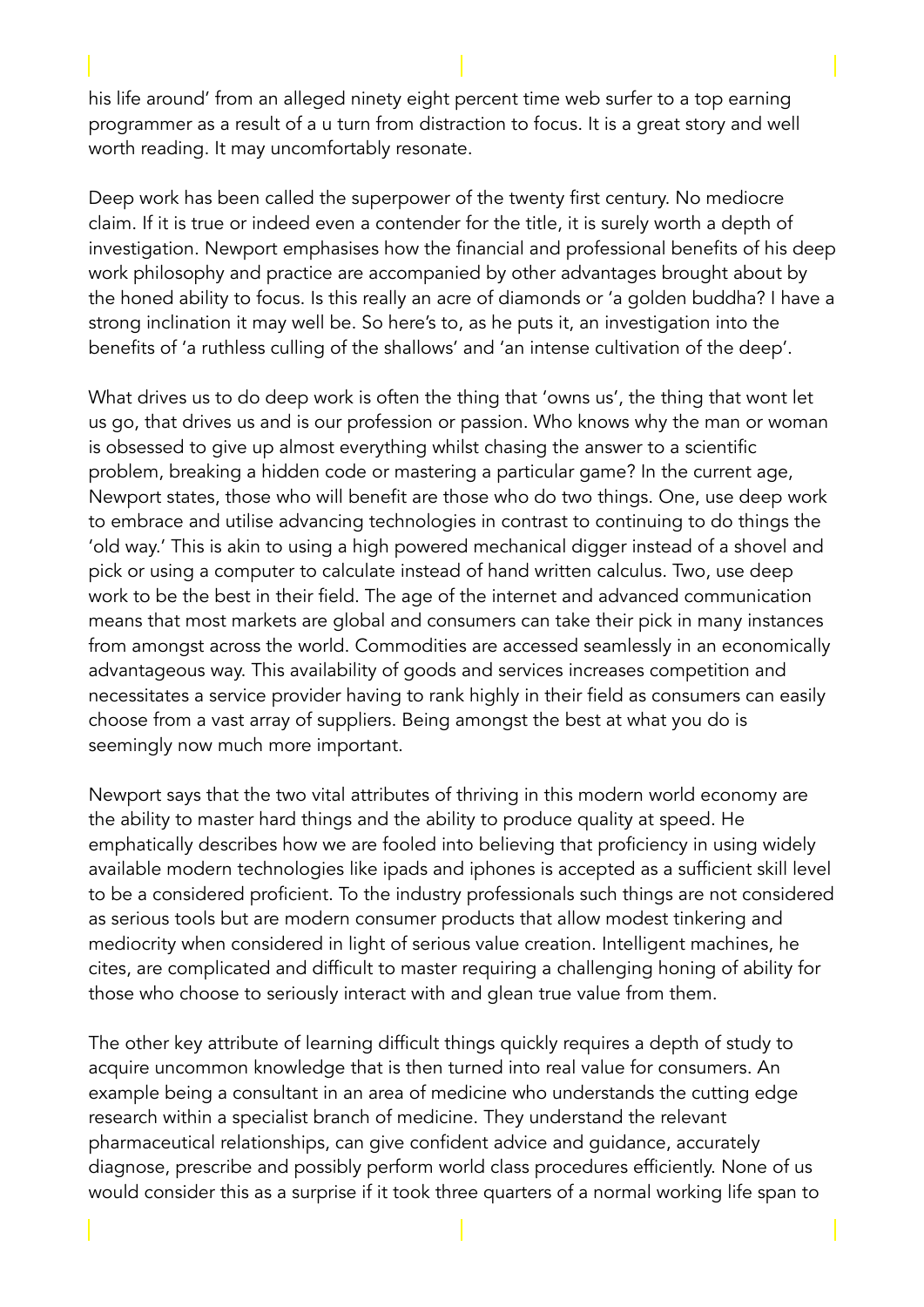achieve. This example provides us with what a definitive valuable end product or service may looks like. In this case the consumer may get something as valuable as an extension of life from such a provider. To actually thrive requires the transformation of the hard earned knowledge and information into something of tangible value.

To cultivate these two isolated fundamentals: mastering hard things and producing high quality results at speed, Newport argues is dependant on your ability to perform deep work. This is the backbone of this subject and without it the chances of lasting success according to the author are slim.

K. Anders Ericsson has been credited with the term 'deliberate practice'. His belief is that it is the long periods of focussed attention on a specific task that create the unique results and the eventual state we call expertise. In a reference to prior decades Newport describes the writings of a Dominican Friar called Antonin-Dalmace Sertillanges, a professor of moral philosophy. Sertillanges is quoted as saying in his work 'The Intellectual Life' that to achieve and advance it is necessary to cultivate and use intense concentration. It could be Ericsson speaking.

More recently the work of Malcolm Gladwell in 'The Outliers' and Daniel Coyle in 'The Talent Code' promote the idea of prolonged focussed practice on a particular subject as the key to success, high level production and the path to expertise.

The physiological explanation of the key changes that occur when we practice something are considered to occur at a neurological level primarily in the pathways and connections in the brain. Brain activity can be considered like an electrical circuit with interlinked wires and connectors. If an activity has never been performed before the brain creates new and initially delicate pathways and connections in response to the willed request or attempts at the activity. As the activity is repeated the pathways and their connections become more established and are more easily fired. The process in the body that is considered to facilitate this is called myelination. Myelin is the name of the substance that forms the outer covering of come types of nerves. Well myelinated nerves, those with a thicker covering of myelin, are more easily fired than those with thinner coatings. The more an activity is practiced or repeated the thicker the myelin sheaths become and the stronger and more 'permanent' the circuits become. An important aspect of focus and deep work though, as Newport discusses, is that the less peripheral activity there is in the brain, that is the less distractions, the more focus there is on specific neural pathways and the faster the myelination process can occur. With distractions and multiple influences on the brain the changes occur but it appears from results that the less distractions and the more focus the faster the myelination process occurs and hence the more efficiently the mastery process is enhanced.

Newport does discuss 'the outliers' who appear to spend their lives in shallow distraction in their work and yet have achieved undoubted success in their fields. He particularly focusses on chief executives.They often head up massively profitable, sizeable organisation and are seemingly available personally and electronically for much of the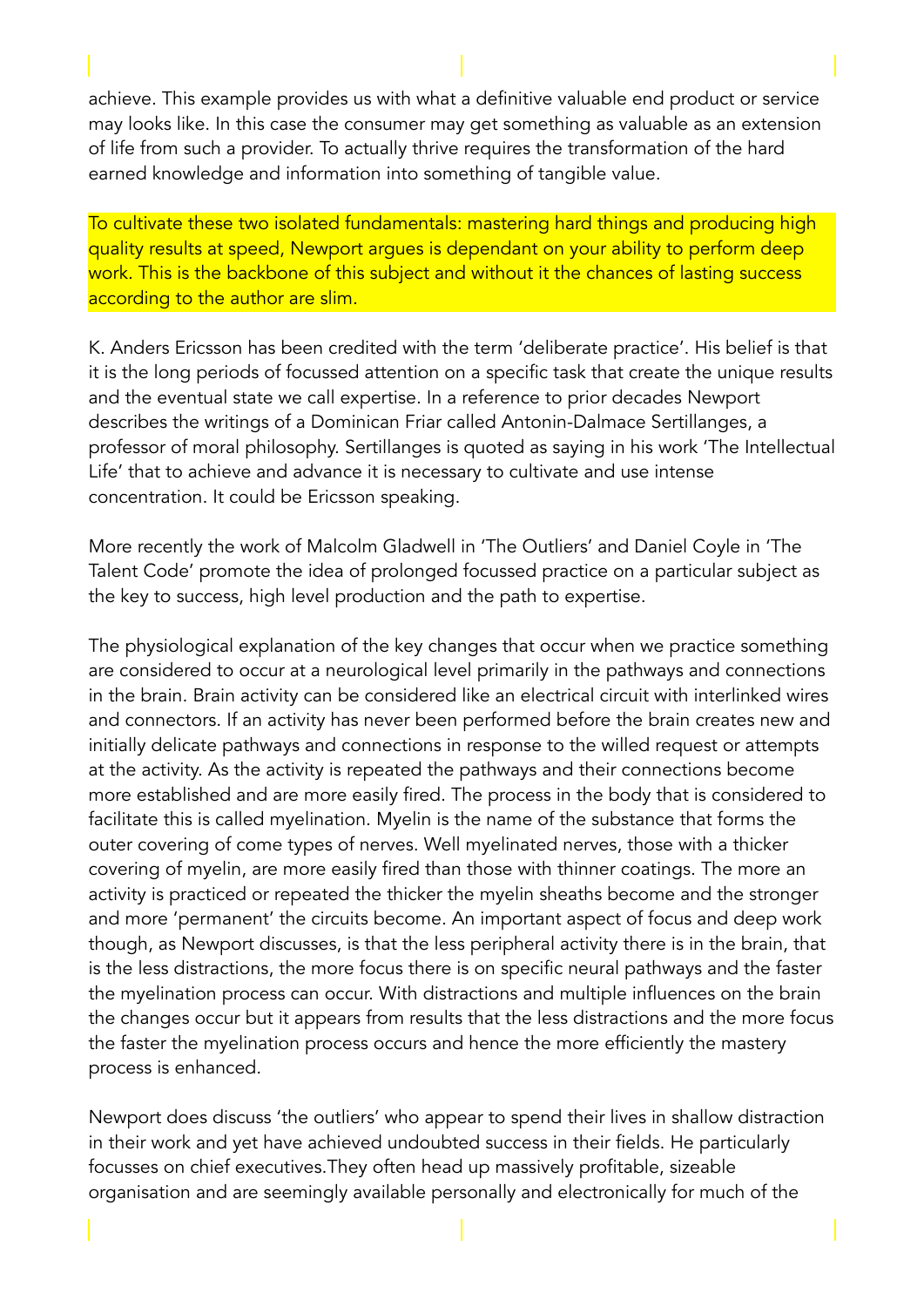time to key people in their organisations. He concludes that their current positions although seemingly at odds to the deep work principle have been achieved as a result of prolonged periods of attaining excellence in niche areas with specialised knowledge as a result of, yes you guessed it, deep work.

If we need more convincing to become disciples of a deep work philosophy in addition to the evidence of its economic value Newport cites three arguments to underpin his beliefs. These are namely neurological, psychological and philosophical.

Neurologically, he argues, our brains and nervous systems work more efficiently with focus and less multi tasking. There is, according to research, an overhang or delay that exists when we switch from one activity to another. If we are engaged in activity 'a' and we switch to activity 'b' our brains take a while to 'let go' of activity 'a' and become fully engaged in activity 'b'. This reduces our effectiveness at activity 'b' until we are fully engaged in it. If this task switching is our frequent modus operandi our effectiveness is reduced by our ever moving magnifying glass which is never still long enough to start the fire.

It seems that not only is it a way to greater efficiency but engaging in deep work is what makes us happiest.The structure and challenge of work which forces us to immerse ourselves in problem solving activities, according to research, makes us feel happy. This almost directly opposes the common thought process that the road to happiness is a life where we can relax and do whatever we wish with minimal restrictions and demands; a life of luxury and indulgence. Apparently this common conception is pretty much a fake idol. Mihaly Csikszentmihalyi's work on happiness substantially underpins this argument. So bring on the challenges and projects and maybe ditch the longing for the beach and cocktails!

The final argument for deep work used by Newport is a philosophical one in which he discusses how deep work and immersion in a project provides vital meaning to our existence. He dives into the evolution of human beings and how at this point in history we have much more freedom to choose how we live our lives which brings with it the double edged sword of choice. Essentially our need to focus and immerse ourselves in activities in order to survive has for the most part been taken away leaving us with choices as to how we spend our time. If we choose to spend our time specifically concerned with a goal or project this gives our lives vital meaning. Without such if you believe in Frankl's writings you will not thrive. It does seem that a life of meaning is the best life.

Whatever we call it whether that be deep work, focus, concentration or non distraction it can and should be applied to our practice if we want superior results. It is likely to be a habit that requires establishing so an initial recognition of its absence or frailty in our lives is step one. Now we have moved from being unconsciously incompetent to consciously incompetent. For the first time we know what we do not know.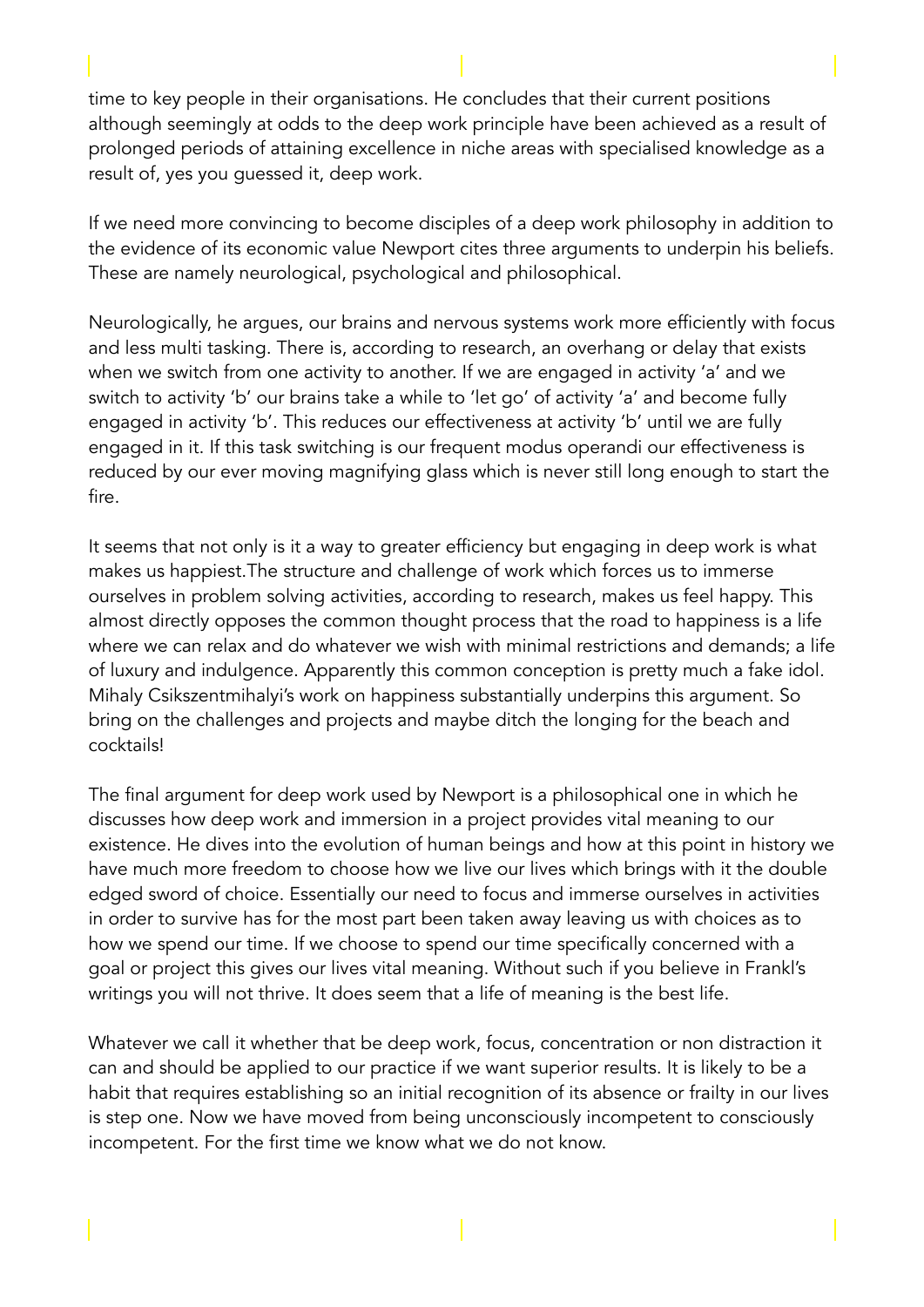The decision to set a positive trajectory is the next step. So let's not be too concerned with the quality but make a decision to set up the day and environment so we can at least do some uninterrupted work. An example as a coach may be setting aside a space and time to do duly diligent session preparation and committing come what may to doing that now matter how well for every session we coach. This can be added to with the addition of the discipline of a session review, again initially irrelevant of the quality. These are seemingly small steps. Just two coaching sessions per week for forty weeks is eighty well planned, and reviewed sessions. This can be just the start to becoming the more professional coach you desire to be. Look back in three years with a granite practice of preview deliver and review and see how far you have come, how confident you are and how much you have grown.

If deep work is a serious consideration you wish to implement in your life Newport offers a number of strategies to ponder. He suggests that making a wise decision as to which type best fits your life is important. Trying to fit a strategy into your life that is a poor fit with your professional demands will likely result in failure and frustration.

The first method he discusses he calls The Monastic Way. He cites a successful author and a computer scientist both of whom are renowned for their open admittance of disengagement with communication and trivia outside their singular focus. Both make it clear on their websites that there is no e mail address, that they are unlikely to respond, certainly in a timely way, to any correspondence as they are focussed on a definite major purpose. These are examples of people who are clear disciples of long, uninterrupted periods of deep concentration, have purposely ordered their lives to facilitate this and are very comfortable with it and its consequences.

Carl Jung's approach to insight, discovery and psychological expansion in the 1920s was to create a rural hideaway where he would work for a few hours each day totally undisturbed. He also had a busy social life and psychiatry practice. Jung, it appears, 'chunked' his time into periods of 'monasticism' and periods of busy commitments involving others. This approach seemed to have worked well for Jung. It is less brutal with more obvious flexibility, allows a more balanced approach and seems likely to facilitate a more rounded life.

The next approach Newport calls the rhythmic method. This is where you set a daily scheduled time for your work. He cites a writer who decided to get up at five thirty each morning and do two hours of work. By establishing the activity as a habit, no matter how productive, it is a way of compounding regular gains. This is in contrast to the stark methods of locking oneself away for hours and days and again seems more aligned with demands of modern life and therefore more likely to succeed. It may not allow the movement into a depth of thought and concentration that a stretch of hours does but it certainly will produce significant quantities of work over a period. Many athletes, for example, do their two hours of training at scheduled times, often in the early morning and then go off to work to do a regular job before maybe fitting in some more time later on if applicable on certain days.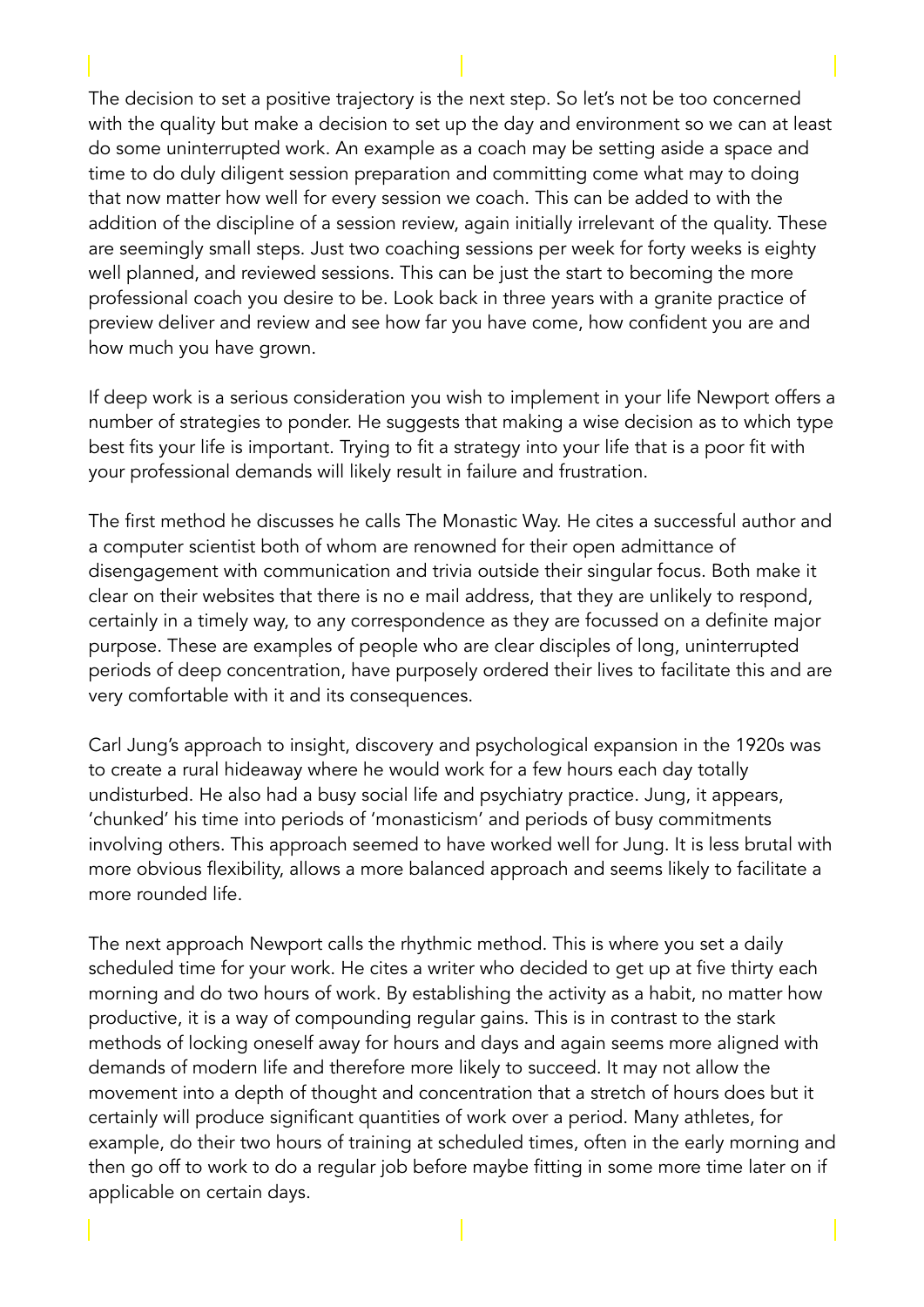The final approach discussed, Newport calls the 'journalistic, approach. This is where you drop in and out of your deep work activity whenever the opportunity arises. He says that this is the method that he utilises himself. He says it was responsible for the writing of the book that stimulated this article. Newport considers it better suited to more advanced or established professionals who have a level of experience and the ability to switch in and out of focus. Initially this method can seem to be a precarious way of attempting deep work in comparison to the previous methods. As Newport suggests though it may not suit the rigours of cutting edge extrapolative cognition for certain individuals but as a tool it certainly has a value.

Amongst the referenced successful proponents of deep work, in whatever form, there is a relatively common thread. This thread is the presence of rituals. It seems that the establishment of rituals facilitates maximum productivity via the process of significant and frequent, if not constant, environmental, circumstantial and cognitive friction reduction.

Newport cites phenomenons of achievement like Charles Darwin and author Robert Caro both of whom had strict rituals regarding what they did, when they did it and for how long. Although we are discussing people who were able to think and create at a high level the key point is that if the consistency of focussed activity and deep work had been absent would they have achieved what they have? These two men used the power of routine and ritual to underpin their achievements.

Newport discusses the work of a journalist called Mason Currey who has spent half a century analysing famous thinkers snd writers. Currey believes that rituals out strip inspiration almost completely and that waiting for inspiration to come along is a very bad idea if you have any ambition to achieve or produce. Lesson: ritualise your life, specifically your deep work activities. Be prepared to experiment to see what works best for you. The world will think you are weird and obsessed, Congratulations welcome to the club.

There are examples of individuals who valued deep work so much that they did such things as book themselves into high end exclusive hotels and even flew across the world just to create the best conditions to be able to complete what it was they needed to do. These particular actions were taken by writers.

The pro activists for social media and collaboration may be thinking that all this reference to monastic type activities is not helpful in terms of accessing the minds of others and facilitating joint ventures. Newport addresses this issue and cites examples of industrial and academic organisation, some created purposefully and some accidentally, that point to a balanced way of accessing the best of both worlds of being able to do your deep work as well as access the benefits of collaboration. Newport categorically states that working alone is not the sole answer and uses examples of scientific and innovative breakthroughs that resulted from collaborative efforts.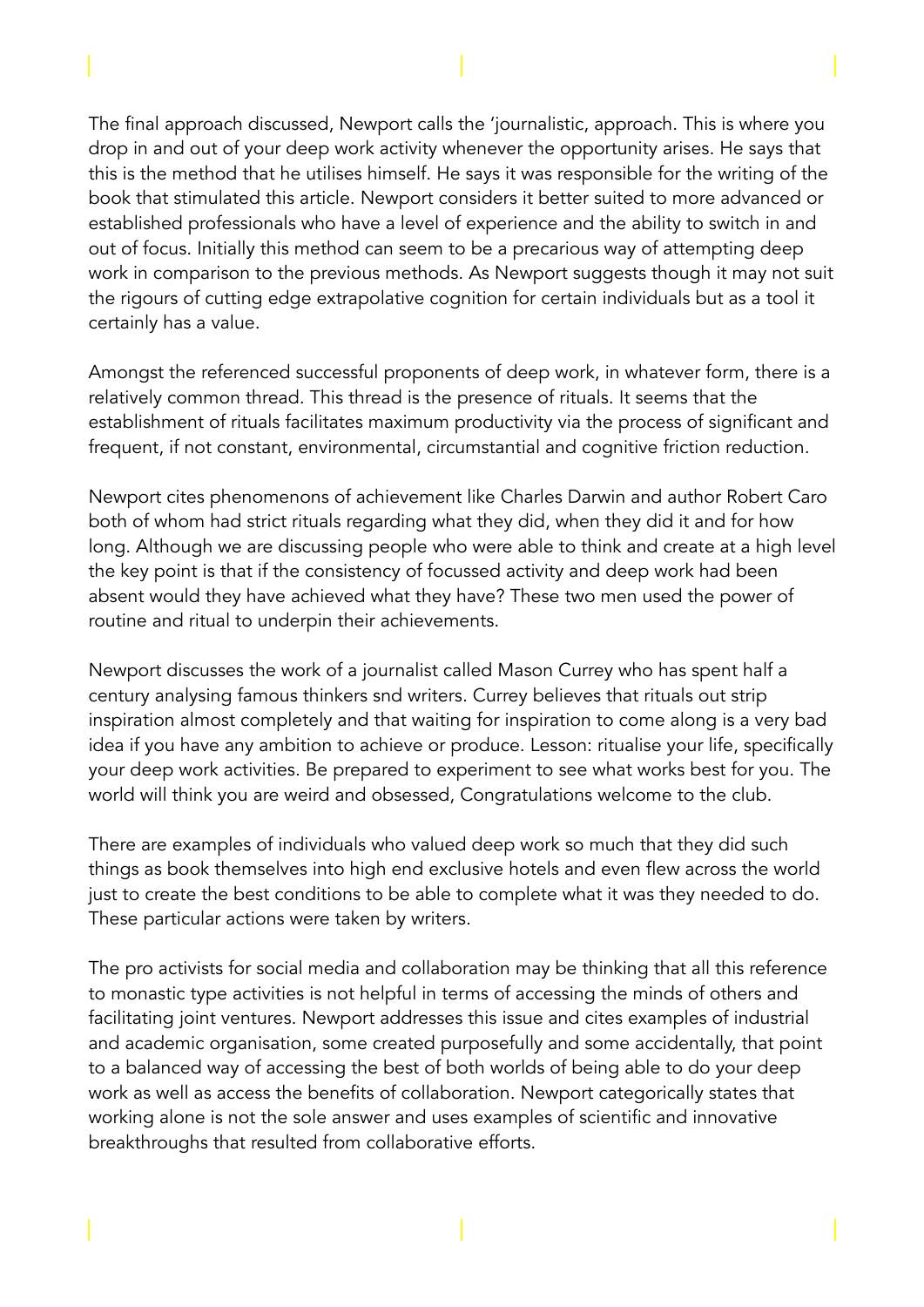The modern trend for open plan, hot desk, 'no fixed abode' work environments almost forces collaboration. It has been adopted by companies like Facebook, who allegedly have the largest open plan office on the planet. The whole idea being to allow serendipitous occurrences to manifest regularly and naturally as a way of growing and developing.

In terms of purposeful collaboration Newport discusses what he calls the whiteboard effect. This is where individuals come together with a common goal and work together completely focussed on the matter in hand. He gives examples of scientific break throughs as a result of two scientists working side by side on a particular problem and 'pushing' each other towards success.

Newport looks at examples of such environments which have been created accidentally. He calls them hub and spoke places. He gives examples of buildings housing a multitude of differing specialities in separate offices connected by a large central corridor, perhaps leading to the dining area or washrooms. It is this particular feature, the long corridor, where people 'bump' into each other and begin conversations he believes that allows collaboration to occur or at least begin. All the time this being balanced by the ability for the professionals to return to their private offices to do deep work. It seemingly gives the best of both worlds: the facility to do both deep and collaborative work.

In the twenty first century there exists a widespread belief that in order to succeed we must work long hours. This is a common mantra in many niches, possibly driven by the self interest of those it serves, that we need to push ourselves to the limit in terms of hours worked in order to succeed. Research findings suggest a direct contradiction to this. Newport again discusses this in detail and evidences the findings that strongly indicate the positive effects of down time as well as the negative effects of constantly 'being on' by checking e mails, websites and apps for example. There are examples of decision making being better in groups of subjects who focussed on other things after doing some basic research on specific subject in comparison to another group who spent the whole allotted time analysing the subject in detail.

Evidence is strong that we have limited attention ability. Baumeister found that we have a limited amount of will power and in the same vein it seems our ability to concentrate is similarly finite. Research findings indicate that we achieve more by being totally focussed for a period of time, around the sixty to ninety minute mark, followed by around a twenty minute break. Studies of elite performers indicate that this cycle can be repeated twice daily or in exceptional circumstances three times before our ability to concentrate and produce good results begins to seriously fade, thus rendering the additional time spent considerably less valuable.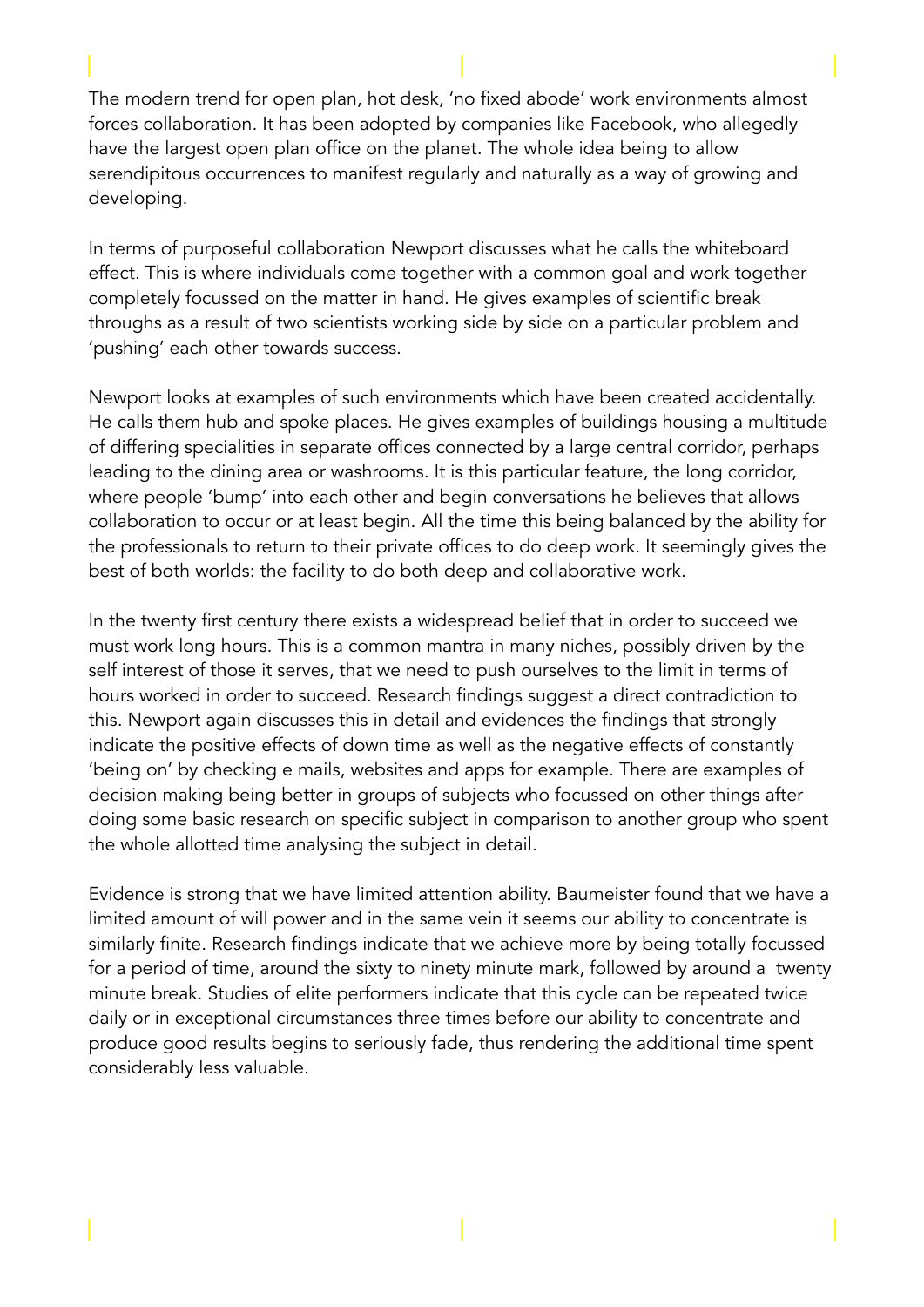Furthermore, findings indicate that spending time in nature is highly restorative and has positive effects on performance when tasks are returned to. Studies show that subjects who walked in nature compared to subjects who walked in urban areas during breaks performed better in subsequent concentration tasks. It is hypothesised that the relaxed and undemanding stimuli of nature replenishes the brain where as complex and more demanding cognitive activity necessary in busy urban areas or in performing other logistical or administrative tasks is much less effective at allowing mental recovery.

Newport devotes considerable time to explain why he values an evening shutdown to allow him to rest and relax. He describes the process of performing an end of work day ritual to capture the necessary next steps in incomplete projects to relieve the mind of memory demands. He swears by this as a truly life enhancing habit.

There is not much doubt that the evolution of communication platforms, technical advancement and commercial progress seems to make solid deep work and focus harder to achieve. It appears is as if these advancements are changing how we use our brains. Being subjected to this 'instant plethoric' world seems to make it rare and difficult to focus and concentrate. It is likely that the majority of the generations born since the widespread availability of the smartphone and the internet as we know it today will be largely unconsciously incompetent about this deep work philosophy and the effect this is having on them and their lives. This is not the place to discuss in depth the subject of happiness but suffice to mention that anyone who is addicted to smartphone checking, as Nash indicates in his research, is not in control which is a barrier to peace and happiness. If we are in doubt as to Nash's standpoint we will do well to digest the language he uses to describe his subject. He says those who are unable to focus are 'suckers for irrelevancy and pretty much mental wrecks'. If that is not a stark wake up call for anyone with any intention of leading a life of meaning, I don't know what is.

To illustrate that all is not doom and gloom and that there are pockets of hope, Newport discusses his personal interactions with individuals, who in their religious communities, undertake daily study to comprehend ancient texts. The outcomes stated by those who undertake these practices in their daily lives are two fold. As well as helping them to understand the content of the texts, it builds their 'mental muscles' which has significantly positive effects in their chosen professions and businesses.

Newport soberingly and simply states you can tell how able you are to focus and control your attention by observing yourself when you are subject to a traffic jam or a supermarket queue. If you immediately have this uncontrollable urge to get out your smartphone you may well be in some form of bondage. He goes on to talk about how, if we wish to develop and become intellectually and cognitively what we are capable of, that this is one thing we need to master and control. It is a little like an athlete instead of spending two to three hours a day doing specific training just haphazardly jogging, throwing an object or swimming a few lengths when the inspiration takes them and expecting a quality outcome.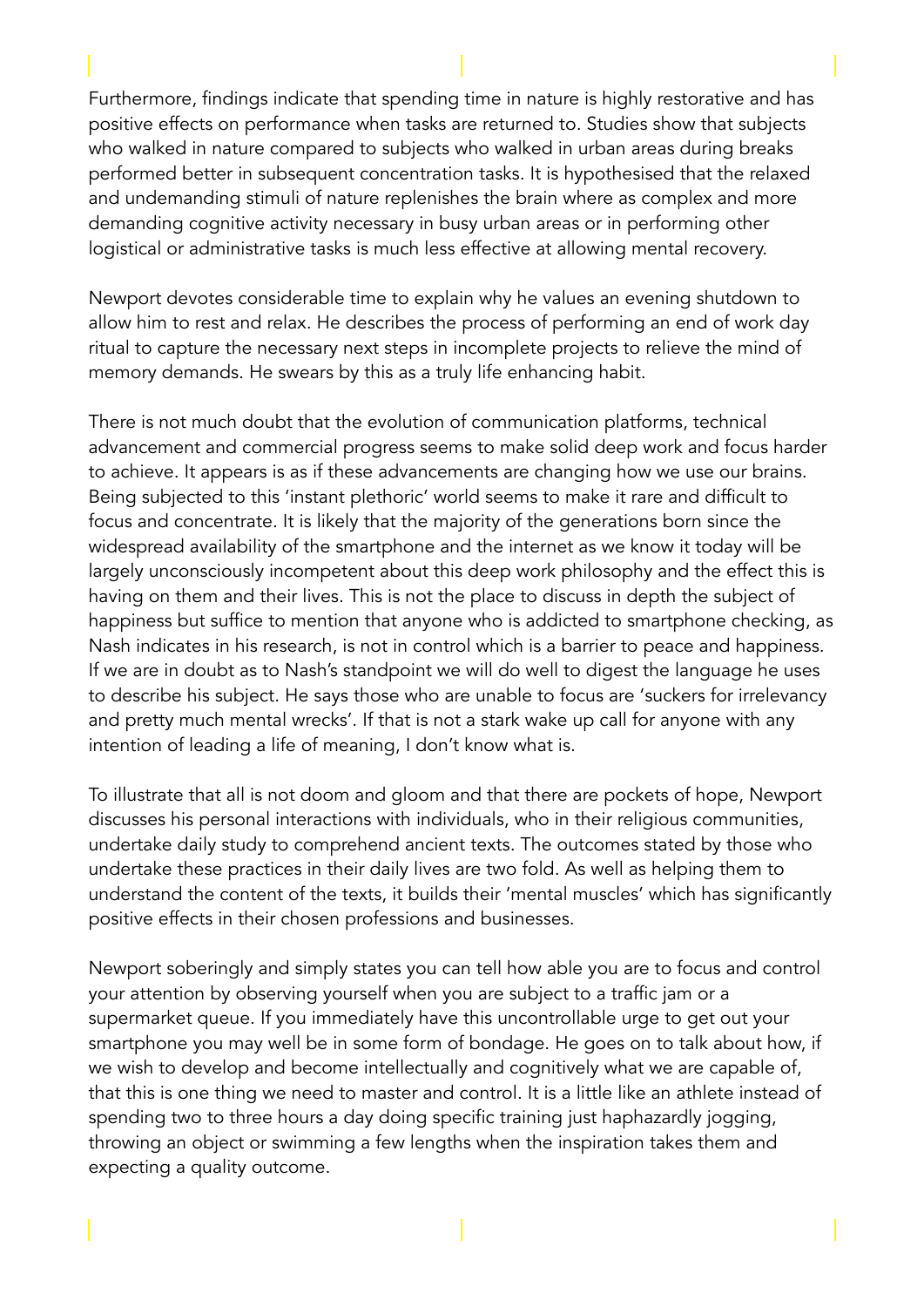Newport says that we need to learn to be able to at least embrace boredom, or more likely at least endure it in the beginning of this quest. There are a number of strategies he discusses to help with this mastery.

A journalist called Powers is credited with the labelling of a schedule of one day a week free from technology and the internet as the 'Internet Sabbath'. Newport however logically states that as positive as this may be it is a little like a plan to lose weight where you eat and drink whatever you desire for six days whilst starving yourself on the seventh. Instead he suggests scheduling regular blocks of time, according to the demands of your day, where you use the internet and outside this strictly adhering to abstension. He adds in caveats about responding to urgent issues which are helpful but it seems a much more plausible way of controlling things.

Newport uses the example of Roosevelt, the past American president who in his student days was known for his ability to create in a variety of fields. It is said he carefully planned each day to ensure the essentials were scheduled. Then with the remaining time he worked with a furious intensity that ensured he was one of the top achieving students whilst most importantly to him also leaving him free to pursue his other interests, which he did successfully.

Reading about such feats brings a realisation that we are probably operating at a good percentage less than our real capabilities. Newport challenges us to set deadlines so the only way of completion is a brutal and total focus on the task with no internet breaks, no coffee machine time and no distractions and to use this like interval training for the brain. Over a period of months this will see you on your way to being an efficient mental giant with an ability to produce volumes of quality work, and be in control of potential distractive impulses. Continue to train this ability and you will set yourself apart and be of immense value with significant and well founded confidence in your abilities.

In the quest for solving problems Newport suggests introducing regular periods of what he calls productive meditation into your life. As an example he recalls a time in his life when he took regular planned walks, no matter what the weather, to and from work. He used these to come up with solutions to specific and pressing problems. His advice in using this as a technique is to review what you already know about your subject and then come up with a specific question you want the answer to. This will facilitate your mind to work on it whilst you are physically occupied. He describes the process where you repeat the review process once you have gained further clarity to progress another step further and continue on in this manner. The warning is also made clear about how your mind will initially baulk at the idea of being 'forced' to do deep work. It will likely 'play up' by attempting to review alternative subjects and repeating what it is you already know instead of doing the hard work of going deeper into the subject of importance.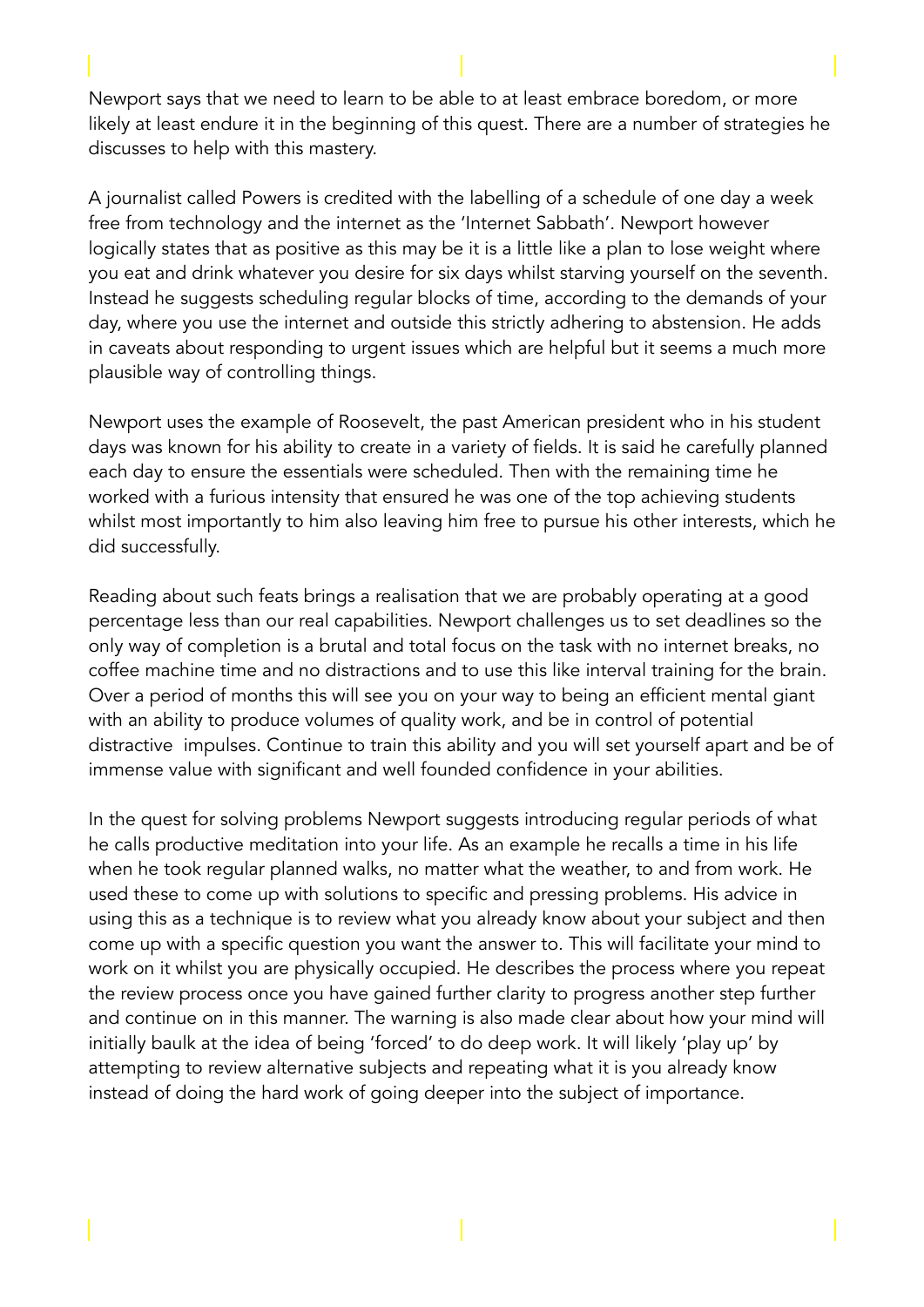It appears from research into memory athletes who can perform seemingly impossible feats of recall that one of the most valuable side effects of the training is the improvement in concentration. It is not so much the actual ability to retain information that is the real value but the honed ability to concentrate that has positive effects in other areas of life.

As a part of the methodology in achieving a deep work process in our lives Newport uses the story of a farmer to highlight the common mistake of taking the a simple binary stance on whether something is either good or bad without paying it due diligence. In the story the farmer came to a considered and logical decision as to why he did not employ a particular tool in his business. The essence of the story and its value is in the meticulous analysis done in order to weigh up all aspects of the situation before coming to a grounded decision as to the use of this machine. Newport implores us to take the same approach to the internet, e mail and network tools in our life and decide on their value using such a rounded approach rather than just allowing the addictive nature of the tools to decide for us.

Newport suggests in the first instance we get to know what the key objectives are in our life, whether this be professional, a relationship or a personal objective. The goals do not need to be too specific for this purpose. For example a professional one may be: to become an established coach in a professional team in league one. The second stage is to identify the specific activities necessary to move towards this objective. In this situationi it may be something akin to: complete my current certification by four hours designated study per week. The third and final part of the process is to make a quality judgement call on whether any of the network tools you currently use has a positive or negative impact on the key activities and therefore the achievement of the goal. This approach will bring you to a rational and solid decision. If, for example, your use of social media is not contributing positively to your objective it will in terms of the time and attention taken be having a negative impact so there is only one decision here. If on the other hand it, following analysis it is a tool contributing a vital piece to your work then keep it and use it efficiently.

To further assist with your crusade towards deep work Newport goes back a century to one of England's esteemed writers, Arnold Bennett. In a book he wrote explaining how to make the most of your twenty four hour day Bennett discusses in depth both why it is vital to do so and how to go about it. He clearly states that the hours before and after the normal eight hour day are to be considered as time to use well in the pursuit of betterment in whatever form the individual chooses. Whether that is in the form of friendship meetings, quality reading, a passion or hobby. The important thing is is pre planning your time as a major tool in preventing time wasting rather than waiting for the time to arrive and then deciding. Bennett goes as far as to explain how the human is happier for having a focus and something concrete to challenge and occupy him or herself in contrast to bobbing around on the ocean of currents chosen by others.

There is a well known maxim that states the time a task takes to complete increases in accordance with the time available to do it. In other words the less time we have the less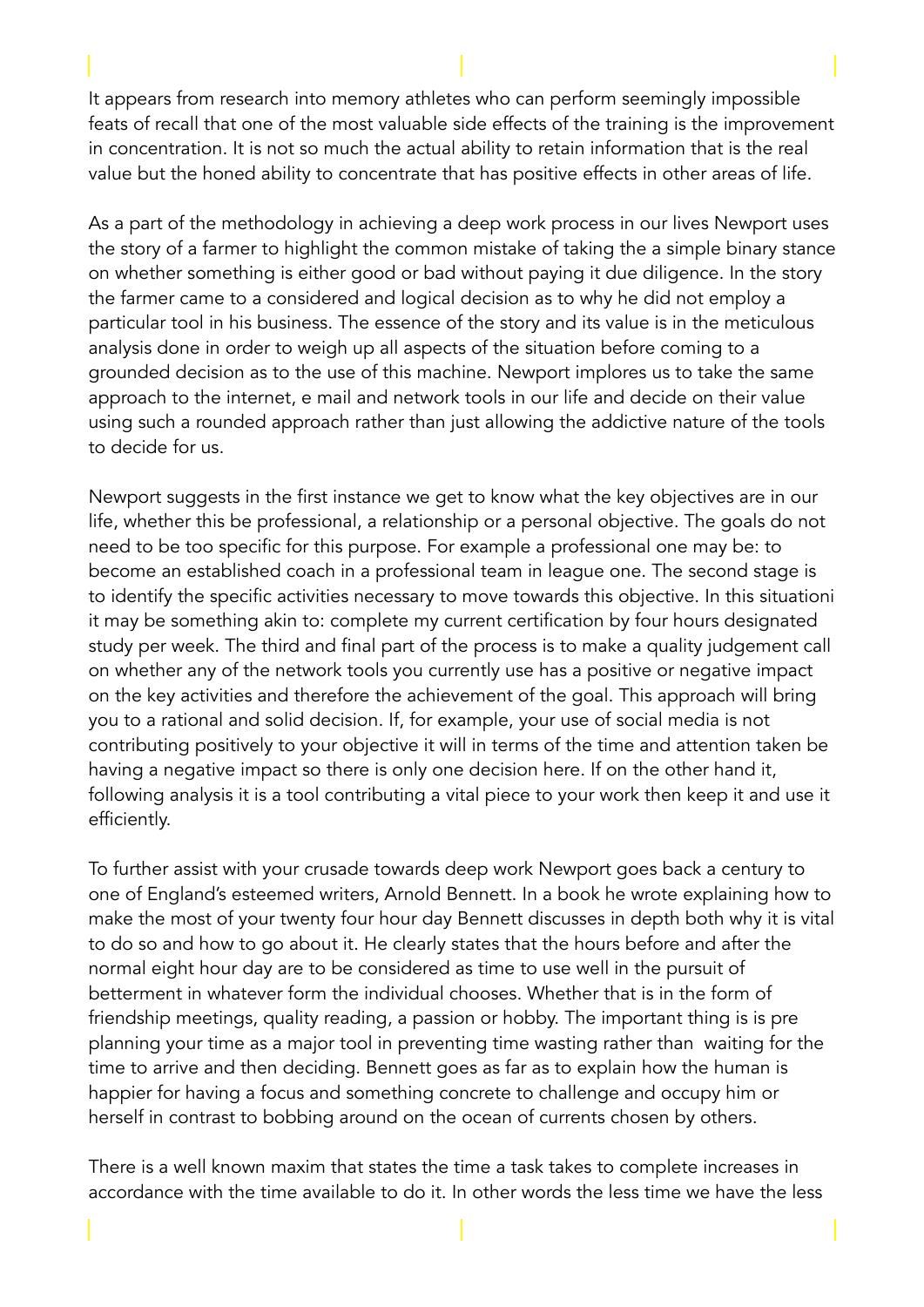time it takes. It seems we are more scrupulous with our time when it is limited, something backed up by practical examples of companies who made their employees work a four day week instead of a five. What they noticed was that there was no reduction in productivity. Going one step further the company experimented with giving employees a whole uninterrupted month off to work on a project of their own choice with no interference or demands. This is in effect akin to facilitating a prolonged period of deep work. At the end of the period the employees had produced a collection of works some of which have subsequently gone on to be used with positive effect on the companies value. The lesson appears to be two fold: one reduce the shallow and two: replace with deep.

Newport sagely advises potential recruits to the school of deep work to schedule as far as possible every minute of the day by blocking off time for planned tasks. He urges the re scheduling of tasks if necessary without concern if situations demand. This allows for the benefits of both structure and flexibility to be a part of life but guided by conscious consideration.

A simple way of deciding what actually constitutes deep and shallow work is provided by Newport. The suggestion is to ask yourself one simple question about each of your tasks. The question being: how long would it take a bright college graduate to learn to do this task sufficiently well? The idea being that if, after analysis of the task, you consider it would take a couple of months of training then this is probably a shallow task whereas if it would require a number of years to develop an understanding and experience in order to produce the required quality of result then this is a deep work task worthy of your time.

In terms of practicality Newport suggests a real conversation with your senior if you are employed regarding your deep to shallow work ratio. This is to get a level of understanding from those you work with and for which will allow the flexibility that may be needed in terms of certain shallow things not getting done as a result of a change in focus.

Dealing with e mail as a significant tyrannical time stealer is attended to with pertinent advice. Newport champions consolidating your personal stance on this so you only fight the battle once, creating clarity about what you are going to allow to take your time. Newport suggests we follow advice to be prepared to not respond to everything and to be prepared to accept that people may be upset by our choices not to respond. He also discusses the use of filters and a proactive process response technique he describes in depth to facilitate e mail being a more productive tool.

There is a timely reminder to us to be on our guards against being a 'yes' person and a suggestion of having a 'no default setting' as an excellent method of helping us control our lives.